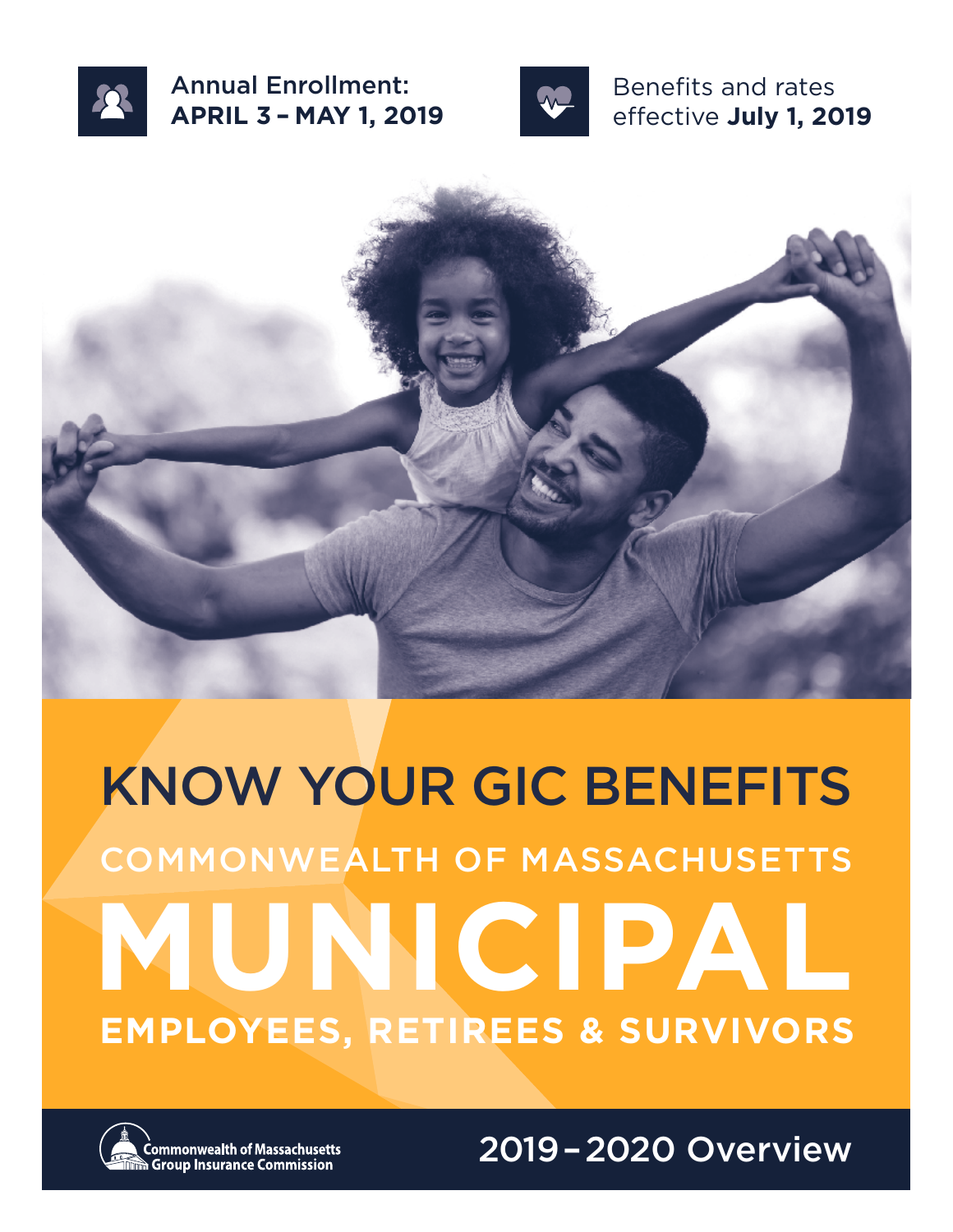**Annual Enrollment offers you the opportunity to review your benefit options and enroll in or change your coverage.**

#### $\Box$ **REVIEW THIS GUIDE TO IDENTIFY WHICH HEALTH INSURANCE PRODUCTS ARE OFFERED AND WHICH ONE IS THE BEST FOR YOU.**

**TIP:** Use the locator maps on pages 5 and 9 to find which products are offered in your area. Based on that, you can use the rate chart on page 4 and the "Benefits-at-a-Glance" on pages 6-7 and 10 to determine which product is right for you.

**MAKE SURE YOU UNDERSTAND YOUR OPTIONS.** For example, if you are a non-Medicare retiree, you may have the option to select a lower cost regional or limited network product. These products have the same or better benefits as broad network products, but at a lower cost because they have a smaller network of providers (doctors and hospitals). For more information about these differences, visit our website: **[mass.gov/gic-annual-enrollment](http://mass.gov/gic-annual-enrollment)**, or call us at **1.617.727.2310**.

 $\Box$ **CONTACT YOUR HEALTH AND OTHER INSURANCE CARRIERS ABOUT ANY PRODUCT OR TIER CHANGES.** This includes questions about network coverage, providers, drug tiers or wellness benefits. *(See page 15 for carrier contact information.)*

- **ATTEND A GIC BENEFIT FAIR TO HAVE YOUR QUESTIONS ANSWERED IN PERSON.** These events provide the chance to speak with GIC staff and carrier representatives about the products and benefits available to you. See page 14 for the full schedule of fairs.
- $\Box$ **NEW HIRE?** Check our website for Employment & Eligibility: **[bit.ly/GICNewHires](http://bit.ly/GICNewHires)**.

 $\Box$ **TURNING 65?** Check our website for a video to guide you through the next steps, whether you're retiring or not: **[bit.ly/GICTurning65](http://bit.ly/GICTurning65)**.

 $\Box$ **MAKE SURE YOU SUBMIT ALL FORMS TO THE GIC OR TO YOUR GIC COORDINATOR NO LATER THAN MAY 1, 2019.**

**If you want to keep your current benefits, you do not need to complete any paperwork, as your coverage will continue automatically.**

# IMPORTANT REMINDERS

- **1. Active municipal employees can enroll in coverage for the first time at Annual Enrollment or within 60 days of a qualifying event.** Qualifying events include: marriage, birth/adoption of a child, involuntary loss of coverage, spouse's Annual Enrollment or return from an approved FMLA or military leave.
- **2. New hires must enroll in coverage during their first 10 days of employment.**
- **3. Once you choose health care coverage, you cannot change products until the next Annual Enrollment period unless you have a qualifying event.** Even if your doctor or hospital leaves your network you must remain enrolled in your selected plan until the next Annual Enrollment, unless you have an eligible qualifying status change. You can find a list of qualifying status changes on the GIC's Annual Enrollment website at **[mass.gov/gic-annual-enrollment](http://mass.gov/gic-annual-enrollment)**.
- **4. Physician and hospital copay tiers change each July 1.** If you are enrolled in a non-Medicare plan, please check with your health insurance carrier to see if your provider(s) or hospital tier has changed.
- **5. Doctors and hospitals within your network may change during the year.** If your doctor is no longer available, your health insurance carrier will help you find a new one.
- **6. When checking provider coverage and tiers, be sure to specify the health insurance product's full name, such as "Tufts Health Plan Spirit" or "Tufts Health Plan Navigator," and not just "Tufts Health Plan."** Your health insurance carrier is the best source for this information.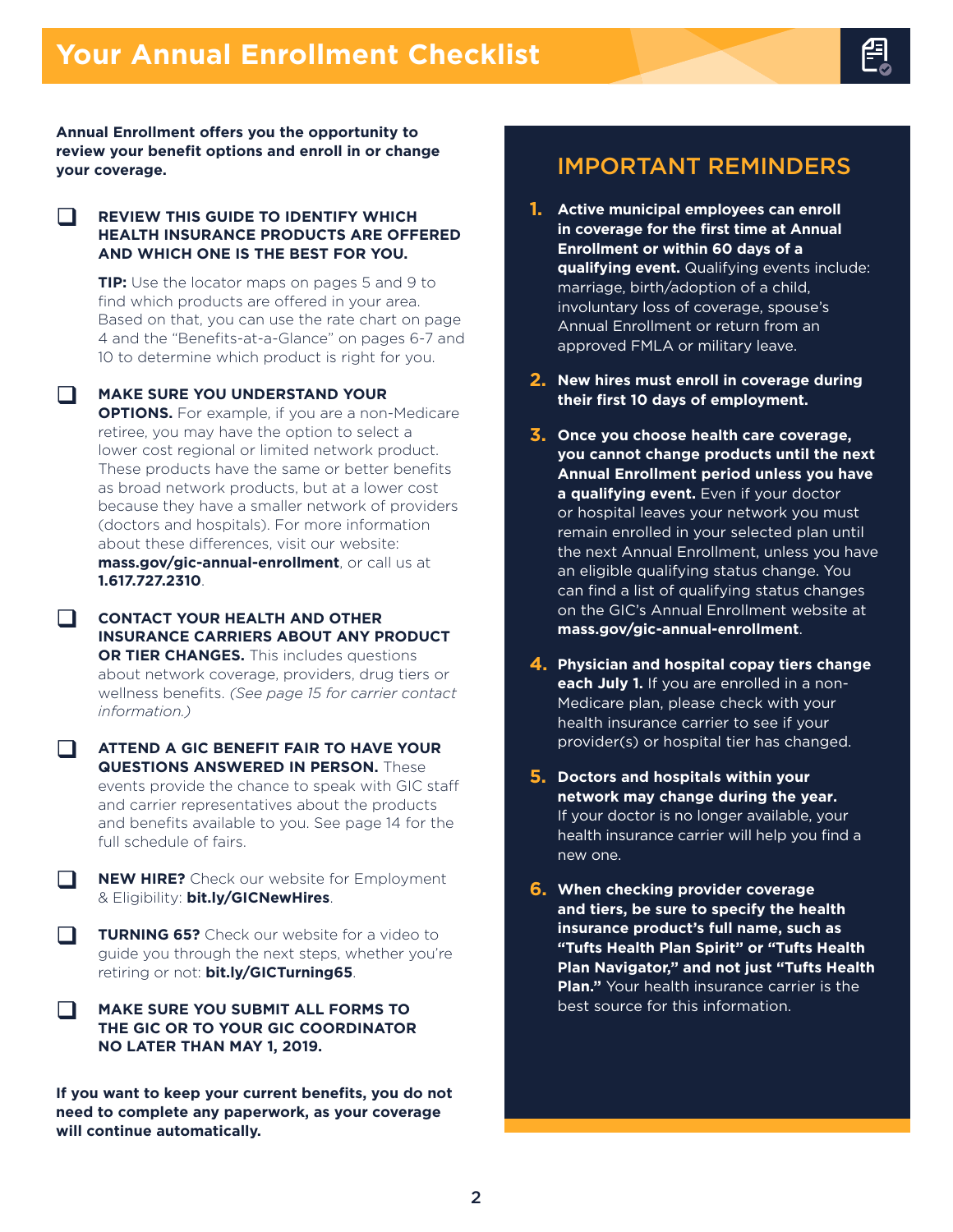

\*UniCare does not have a copay for members who utilize freestanding facilities for eye procedures and endoscopies.

# **Terms to Know**

**Copay:** A fixed dollar amount (e.g., \$20) that you pay for a covered health care service, such as a visit to your doctor or a specialist.

**Deductible:** A dollar amount you need to pay each year before your product pays for covered health care services.

**Out-of-Pocket Maximum:** The maximum amount you will pay each year for certain covered services that apply toward the maximum, after which your product will begin to pay in full for these covered services.

**Coinsurance:** Your share of the costs of a covered health care service, typically calculated as a percentage of the amount allowed for the service provided.

**Out-of-Network Provider:** A medical provider which has not contracted with your insurance company for reimbursement at a negotiated rate. Some health insurance products, like HMOs, do not reimburse out-of-network providers at all, which means that you would be responsible for the full amount charged by your doctor.

**Freestanding Facility:** A facility that performs procedures that is not owned by a hospital. Visit your carrier's website for a list of freestanding facilities.

# GIC IS **GOING GREEN!**

#### **THE GIC IS TAKING STEPS TO BECOME GREENER!**

**This year's Benefits Decision Guide uses less paper, but still provides the benefit information you need in a clear, easier to read format.** 

This guide costs less to print and is better for our environment. In the future, the GIC will be reducing its use of paper and move toward greater use of digital tools to communicate with our members. You can still find and download information about the GIC's benefits on our website: **[mass.gov/orgs/Group-Insurance-Commission](http://mass.gov/orgs/Group-Insurance-Commission)**.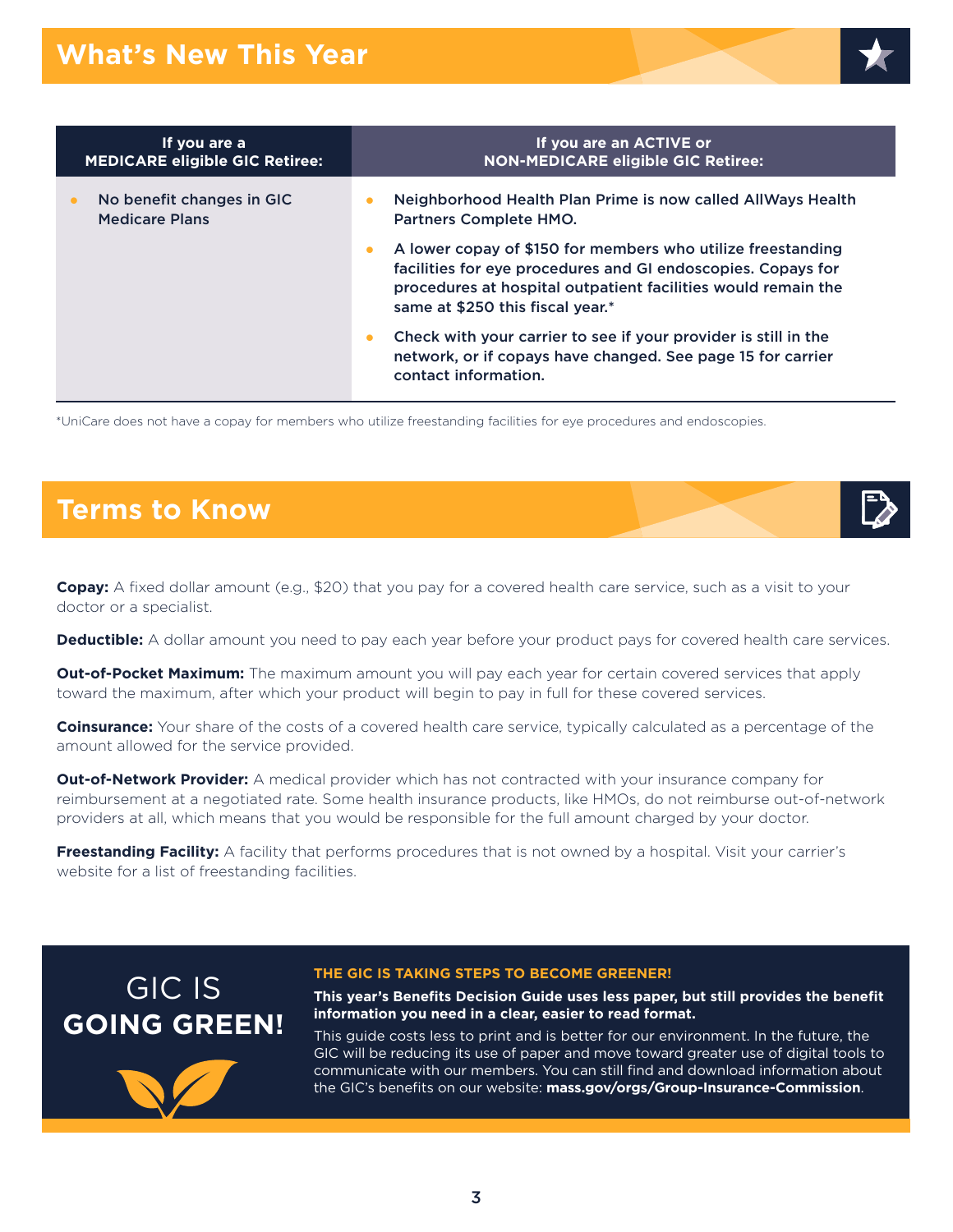

# Effective July 1, 2019

Full Cost Rates include the 0.35% Administrative Fee.

Full cost rates are not paid fully by members, but are partially covered by the city or town, and is dependent on your city or town's contribution ratio.

| <b>EMPLOYEE AND NON-MEDICARE RETIREE/SURVIVOR HEALTH INSURANCE PRODUCTS</b><br>Check pages 5-8 for product details |                                   |                               |                                      |                                  |  |
|--------------------------------------------------------------------------------------------------------------------|-----------------------------------|-------------------------------|--------------------------------------|----------------------------------|--|
| <b>HEALTH INSURANCE PRODUCTS</b>                                                                                   | <b>PRODUCT</b><br><b>CATEGORY</b> | <b>PRODUCT</b><br><b>TYPE</b> | <b>INDIVIDUAL</b><br><b>COVERAGE</b> | <b>FAMILY</b><br><b>COVERAGE</b> |  |
| UniCare State Indemnity Plan/Basic<br>with CIC                                                                     | <b>National</b>                   | Indemnity                     | \$1,086.10                           | \$2.406.59                       |  |
| UniCare State Indemnity Plan/Basic<br>without CIC                                                                  | <b>Network</b>                    |                               | \$1.034.54                           | \$2.289.19                       |  |
| UniCare State Indemnity Plan/PLUS                                                                                  |                                   | PPO-Type                      | \$696.10                             | \$1,654,60                       |  |
| <b>Tufts Health Plan Navigator</b>                                                                                 | <b>Broad</b><br><b>Network</b>    | <b>POS</b>                    | \$747.76                             | \$1,822.08                       |  |
| <b>Fallon Health Select Care</b>                                                                                   |                                   | <b>HMO</b>                    | \$811.79                             | \$1,971.89                       |  |
| Harvard Pilgrim Independence Plan                                                                                  |                                   | <b>POS</b>                    | \$889.65                             | \$2,171.49                       |  |
| <b>Health New England</b>                                                                                          | Regional                          |                               | \$570.81                             | \$1,356.54                       |  |
| AllWays Health Partners Complete HMO                                                                               | <b>Network</b>                    | <b>HMO</b>                    | \$646.93                             | \$1,677.69                       |  |
| UniCare State Indemnity Plan/<br><b>Community Choice</b>                                                           |                                   | <b>PPO-Type</b>               | \$517.51                             | \$1,276.96                       |  |
| <b>Tufts Health Plan Spirit</b>                                                                                    | Limited                           | HMO-Type                      | \$565.91                             | \$1,358.94                       |  |
| <b>Fallon Health Direct Care</b>                                                                                   | <b>Network</b>                    | <b>HMO</b>                    | \$600.68                             | \$1,514.23                       |  |
| <b>Harvard Pilgrim Primary Choice Plan</b>                                                                         |                                   | <b>HMO</b>                    | \$645.80                             | \$1,646.48                       |  |

| <b>MEDICARE HEALTH INSURANCE PRODUCTS</b><br>Check pages 9-11 for product details                          |                                   |                               |                   |  |  |
|------------------------------------------------------------------------------------------------------------|-----------------------------------|-------------------------------|-------------------|--|--|
| <b>HEALTH INSURANCE PRODUCTS</b>                                                                           | <b>PRODUCT</b><br><b>CATEGORY</b> | <b>PRODUCT</b><br><b>TYPE</b> | <b>PER PERSON</b> |  |  |
| <b>Tufts Health Plan Medicare Preferred</b>                                                                | <b>Medicare</b><br>Advantage      | <b>HMO</b>                    | \$322.43          |  |  |
| <b>Tufts Health Plan Medicare Complement</b>                                                               |                                   | Indemnity                     | \$371.50          |  |  |
| UniCare State Indemnity Plan/<br>Medicare Extension (OME) with CIC<br>(Comprehensive)                      |                                   |                               | \$386.93          |  |  |
| UniCare State Indemnity Plan/<br><b>Medicare Extension (OME)</b><br><b>without CIC</b> (Non-Comprehensive) | Medicare<br>Supplement            |                               | \$376.31          |  |  |
| <b>Harvard Pilgrim Medicare Enhance</b>                                                                    |                                   |                               | \$391.12          |  |  |
| <b>Health New England Medicare</b><br><b>Supplement Plus</b>                                               |                                   |                               | \$391.81          |  |  |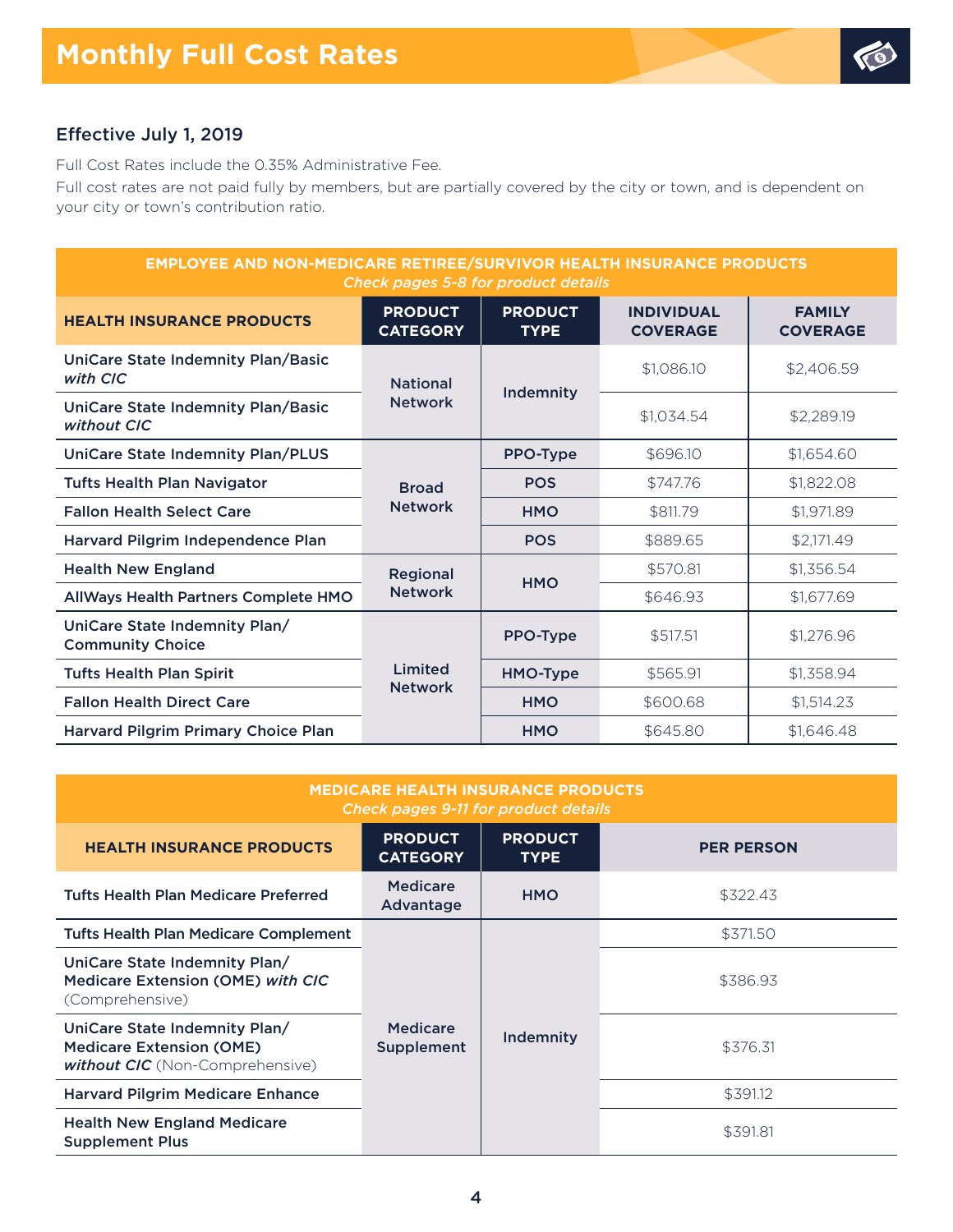# **NON-MEDICARE HEALTH LOCATOR MAP:** Where You Live Determines Which Health Insurance Product You May Enroll In.



# Is the Health Product Available Where You Live?

#### BARNSTABLE

Independence, AllWays Complete, Navigator, Spirit, Basic, Community Choice, PLUS

#### BERKSHIRE

<span id="page-4-1"></span>Select, Independence, Primary Choice, HNE, Navigator, Spiri[t\\*,](#page-4-0) Basic, Community Choice, PLUS

#### **BRISTOL**

Direct, Select, Independence, Primary Choice, AllWays Complete, Navigator, Spirit, Basic, Community Choice, PLUS

#### **DUKES**

Independence, AllWays Complete, Navigator, Basic, PLUS

#### ESSEX

Direct, Select, Independence, Primary Choice, AllWays Complete, Navigator, Spirit, Basic, Community Choice, PLUS

#### FRANKLIN

Select, Independence, Primary Choice, HNE, Navigator, Spirit, Basic, Community Choice, PLUS

#### **HAMPDEN**

Direc[t\\*,](#page-4-0) Select, Independence, Primary Choice, HNE, Navigator, Spirit, Basic, Community Choice, PLUS

#### **HAMPSHIRE**

Direc[t\\*,](#page-4-0) Select, Independence, Primary Choice, HNE, Navigator, Spiri[t\\*,](#page-4-0) Basic, PLUS, Community Choice

#### MIDDLESEX

Direct, Select, Independence, Primary Choice, AllWays Complete, Navigator, Spirit, Basic, Community Choice, PLUS

#### **NANTUCKET**

Independence, AllWays Complete, Navigator, Basic, PLUS

#### NORFOLK

Direct, Select, Independence, Primary Choice, AllWays Complete, Navigator, Spirit, Basic, Community Choice, PLUS

#### PLYMOUTH

Direct, Select, Independence, Primary Choice, AllWays Complete, Navigator, Spirit, Basic, Community Choice, PLUS

#### SUFFOLK

Direct, Select, Independence, Primary Choice, AllWays Complete, Navigator, Spirit, Basic, Community Choice, PLUS

#### **WORCESTER**

Direct, Select, Independence, Primary Choice, HNE, AllWays Complete, Navigator, Spirit, Basic, Community Choice, PLUS

**The UniCare State Indemnity Plan/Basic is the only health insurance product offered by the GIC that is available throughout the United States and outside of the country.**

The **bold** text is a shortened version of the full product name. These names are used to indicate which product is available in each county.

**DIRECT** – Fallon Health Direct Care

**SELECT** – Fallon Health Select Care

**INDEPENDENCE** – Harvard Pilgrim Independence

**PRIMARY CHOICE** – Harvard Pilgrim Primary Choice

**HNE** – Health New England

**ALLWAYS COMPLETE** – AllWays Health Partners Complete HMO

**NAVIGATOR** – Tufts Health Plan Navigator

**SPIRIT** – Tufts Health Plan Spirit

**BASIC** – UniCare State Indemnity Plan/Basic

**COMMUNITY CHOICE** – UniCare State Indemnity Plan/Community **Choice** 

**PLUS** – UniCare State Indemnity

### **Outside Massachusetts:**

### **CONNECTICUT**

Independence, HNE[\\*,](#page-4-0) Navigato[r\\*,](#page-4-0) Basic, PLUS[\\*](#page-4-0)

#### **MAINE**

Independence, Navigator\*, Basic, PLUS

#### NEW HAMPSHIRE

Selec[t\\*,](#page-4-0) Independence, Navigator[\\*](#page-4-0), Basic, PLUS

NEW YORK Independence[\\*](#page-4-0), Navigator[\\*,](#page-4-0) Basic

#### RHODE ISLAND

Independence, Navigator, Basic, PLUS

#### VERMONT

Independence[\\*](#page-4-0), Navigator[\\*,](#page-4-0) Basic, PLUS

<span id="page-4-0"></span>[\\*](#page-4-1)Not every city and town is covered in this county or state; contact the health insurance carrier to find out if you live in the service area. The product also has a limited network of providers in this county or state; contact the health insurance carrier to find out which doctors and hospitals participate.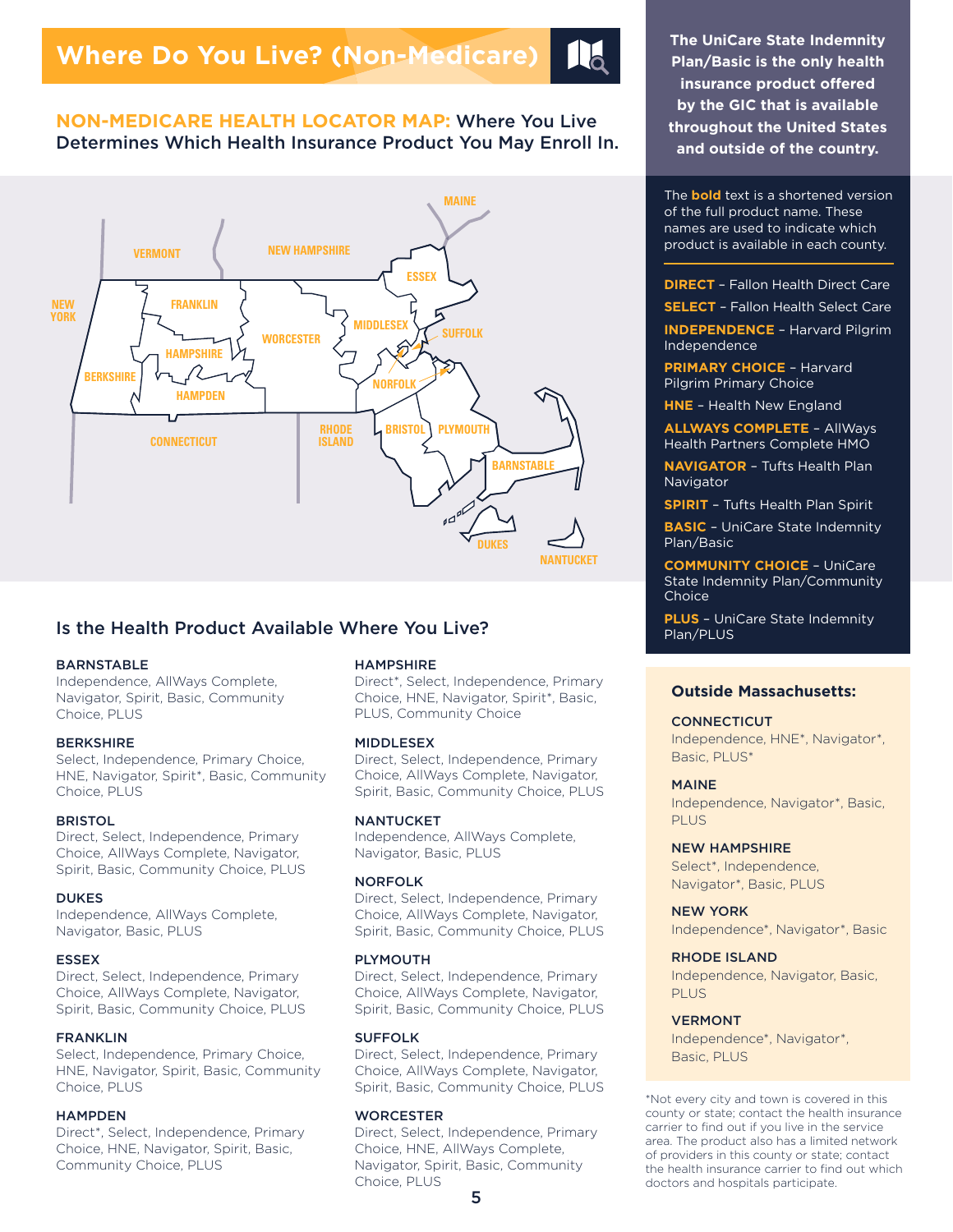# **Benefits-at-a-Glance: ACTIVE & NON-MEDICARE**



|                                                                                                        | <b>NATIONAL NETWORK</b>                                                                    | <b>BROAD NETWORK</b>                                                                                                      |                                                                                 |                                                               |                                                                        |
|--------------------------------------------------------------------------------------------------------|--------------------------------------------------------------------------------------------|---------------------------------------------------------------------------------------------------------------------------|---------------------------------------------------------------------------------|---------------------------------------------------------------|------------------------------------------------------------------------|
| <b>HEALTH</b><br><b>INSURANCE</b><br><b>PRODUCTS</b>                                                   | <b>UNICARE STATE</b><br><b>INDEMNITY PLAN/</b><br><b>BASIC with CIC</b><br>(Comprehensive) | <b>UNICARE STATE</b><br><b>INDEMNITY</b><br><b>PLAN/PLUS</b>                                                              | <b>TUFTS</b><br><b>HEALTH PLAN</b><br><b>NAVIGATOR</b>                          | <b>FALLON</b><br><b>HEALTH</b><br><b>SELECT CARE</b>          | <b>HARVARD</b><br><b>PILGRIM</b><br><b>INDEPENDENCE</b><br><b>PLAN</b> |
| <b>PRODUCT TYPE</b>                                                                                    | <b>INDEMNITY</b>                                                                           | PPO-TYPE                                                                                                                  | <b>POS</b>                                                                      | <b>HMO</b>                                                    | <b>POS</b>                                                             |
| <b>PCP Designation</b><br><b>Required?</b>                                                             | <b>No</b>                                                                                  | <b>No</b>                                                                                                                 | Yes                                                                             | <b>Yes</b>                                                    | <b>Yes</b>                                                             |
| <b>PCP Referral to</b><br><b>Specialist Required?</b>                                                  | <b>No</b>                                                                                  | <b>No</b>                                                                                                                 | Yes                                                                             | Yes                                                           | <b>Yes</b>                                                             |
| Out-of-pocket<br><b>Maximum</b>                                                                        |                                                                                            |                                                                                                                           |                                                                                 |                                                               |                                                                        |
| Individual coverage<br>Family coverage                                                                 | \$5,000<br>\$10,000                                                                        | \$5,000<br>\$10,000                                                                                                       | \$5,000<br>\$10,000                                                             | \$5,000<br>\$10,000                                           | \$5,000<br>\$10,000                                                    |
| <b>Fiscal Year Deductible</b><br>Individual / Family                                                   | \$500 / \$1,000                                                                            | \$500 / \$1,000                                                                                                           | \$500 / \$1,000                                                                 | \$500 / \$1,000                                               | \$500 / \$1,000                                                        |
| <b>Primary Care Provider</b><br><b>Office Visit</b>                                                    | \$20 / visit                                                                               | \$15 / visit for Cent-<br>ered Care PCPs; \$20 /<br>visit for other PCPs                                                  | Tier 1: \$10 / visit<br>Tier 2: \$20 / visit<br>Tier 3: \$40 / visit            | \$20 / visit                                                  | Tier 1: \$10 / visit<br>Tier 2: \$20 / visit<br>Tier 3: \$40 / visit   |
| <b>Preventive Services</b>                                                                             | Most covered at<br>100% - no copay                                                         | Most covered at<br>100% - no copay                                                                                        | Most covered at<br>100% - no copay                                              | Most covered at<br>100% - no copay                            | Most covered at<br>100% - no copay                                     |
| <b>Specialist Physician</b><br><b>Office Visit</b><br>Tier $1/$ Tier $2/$ Tier 3                       | \$30 / \$60 / \$60<br>/ visit                                                              | \$30 / \$60 / \$75<br>/ visit                                                                                             | \$30 / \$60 / \$75<br>/ visit                                                   | \$30 / \$60 / \$75<br>/ visit                                 | \$30 / \$60 / \$75<br>/ visit                                          |
| <b>Retail Clinic and</b><br><b>Urgent Care Center</b>                                                  | \$20 / vist                                                                                | \$20 / vist                                                                                                               | \$20 / vist                                                                     | \$20 / vist                                                   | \$10 retail clinic /<br>\$20 urgent care                               |
| <b>Outpatient Behavioral</b><br><b>Health/Substance Use</b><br><b>Disorder Care</b>                    | \$20 / visit                                                                               | \$20 / vist                                                                                                               | \$10 / visit                                                                    | \$20 / visit                                                  | \$10 / vist                                                            |
| <b>Emergency Room Care</b>                                                                             | \$100 / visit<br>(waived if admitted)                                                      | \$100 / visit<br>(waived if admitted)                                                                                     | \$100 / visit<br>(waived if admitted) (waived if admitted) (waived if admitted) | \$100 / visit                                                 | \$100 / visit                                                          |
| <b>Inpatient Hospital</b><br><b>Care - Medical</b>                                                     |                                                                                            | Maximum one copay per person per calendar year quarter.<br>Waived if readmitted within 30 days in the same calendar year. |                                                                                 |                                                               |                                                                        |
| Tier 1<br>Tier 2<br>Tier 3                                                                             | \$275 / admission<br>with no tiering                                                       | \$275 / admission<br>\$500 / admission<br>\$1,500 / admission                                                             | \$275 / admission<br>\$500 / admission<br>\$1,500 / admission                   | \$275 / admission<br>\$500 / admission<br>\$1,500 / admission | \$275 / admission<br>\$500 / admission<br>$$1,500 /$ admission         |
| <b>Outpatient Surgery</b>                                                                              |                                                                                            |                                                                                                                           |                                                                                 |                                                               |                                                                        |
| Eye & GI procedures at<br>freestanding facilities<br>in Massachusetts                                  | \$0                                                                                        | \$0                                                                                                                       | \$150                                                                           | \$150                                                         | \$150                                                                  |
| All other in<br><b>Massachusetts</b>                                                                   | \$250                                                                                      | \$110 / \$110 / \$250                                                                                                     | \$250                                                                           | \$250                                                         | \$250                                                                  |
| <b>High-Tech Imaging</b>                                                                               |                                                                                            | Maximum one copay per day. Contact the carrier for details.                                                               |                                                                                 |                                                               |                                                                        |
| (e.g., MRI, CT & PET scans)                                                                            | \$100 / scan                                                                               | \$100 / scan                                                                                                              | \$100 / scan                                                                    | \$100 / scan                                                  | \$100 / scan                                                           |
| <b>Prescription Drugs</b>                                                                              |                                                                                            | Prescription Drug Deductible: \$100 Individual / \$200 Family                                                             |                                                                                 |                                                               |                                                                        |
| <b>Retail</b><br>(up to a 30-day supply)<br>Tier $1/$ Tier $2/$ Tier 3                                 | \$10 / \$30 / \$65                                                                         | \$10 / \$30 / \$65                                                                                                        | \$10 / \$30 / \$65                                                              | \$10 / \$30 / \$65                                            | \$10 / \$30 / \$65                                                     |
| <b>Mail Order</b><br><b>Maintenance Drugs</b><br>(up to a 90-day supply)<br>Tier $1/$ Tier $2/$ Tier 3 | \$25 / \$75 / \$165                                                                        | \$25 / \$75 / \$165                                                                                                       | \$25 / \$75 / \$165                                                             | \$25 / \$75 / \$165                                           | \$25 / \$75 / \$165                                                    |

Copays and deductibles that appear in bold in this chart have changed effective July 1, 2019.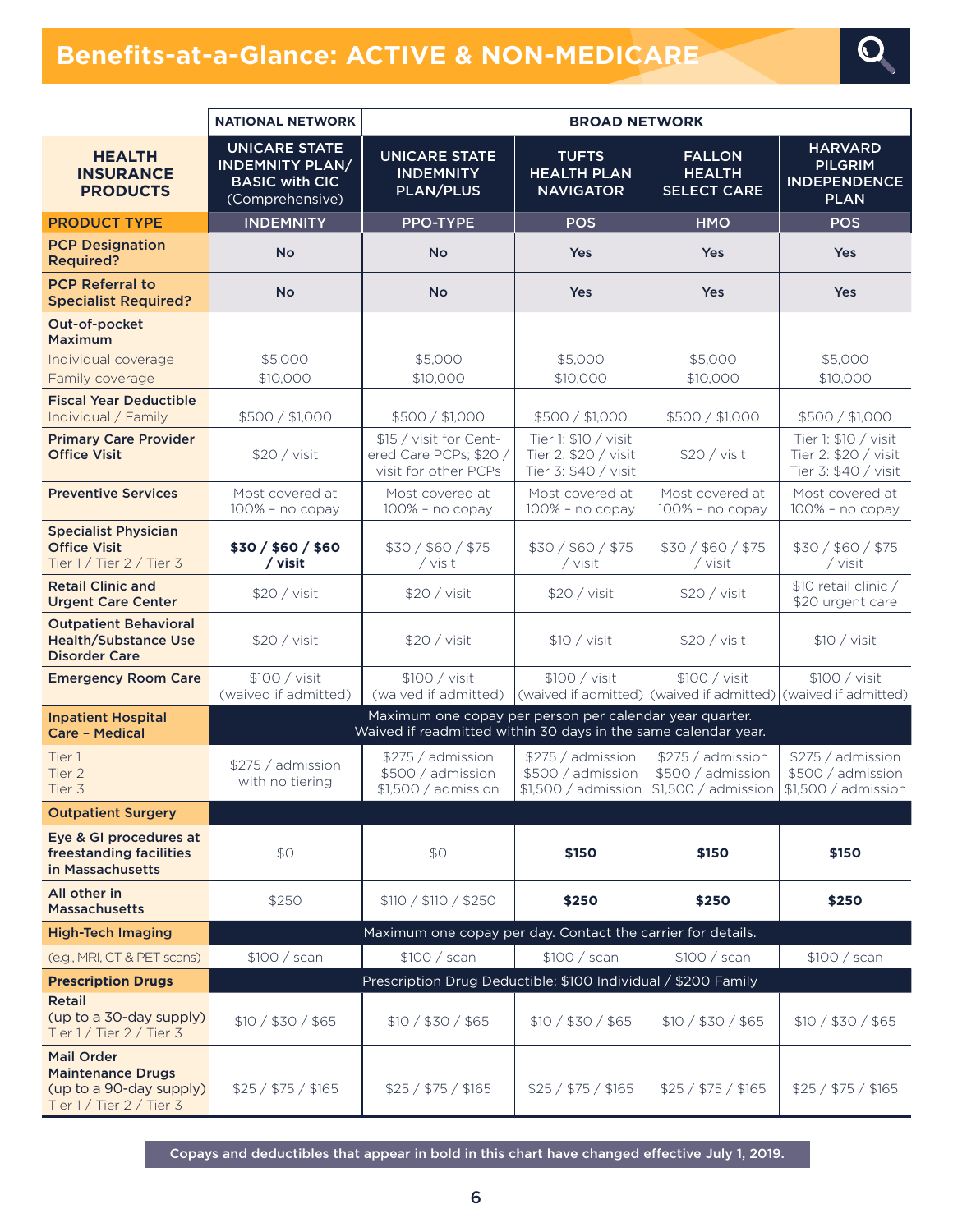# **Benefits-at-a-Glance: ACTIVE & NON-MEDICARE**



|                                                                                                                           | <b>REGIONAL NETWORK</b>                                                   | <b>LIMITED NETWORK</b>                                                              |                                                     |                                                            |                                                                          |
|---------------------------------------------------------------------------------------------------------------------------|---------------------------------------------------------------------------|-------------------------------------------------------------------------------------|-----------------------------------------------------|------------------------------------------------------------|--------------------------------------------------------------------------|
| <b>HEALTH NEW</b><br><b>ENGLAND</b>                                                                                       | <b>ALLWAYS</b><br><b>HEALTH</b><br><b>PARTNERS</b><br><b>COMPLETE HMO</b> | <b>UNICARE STATE</b><br><b>INDEMNITY PLAN/</b><br><b>COMMUNITY</b><br><b>CHOICE</b> | <b>TUFTS HEALTH</b><br><b>PLAN SPIRIT</b>           | <b>FALLON HEALTH</b><br><b>DIRECT CARE</b>                 | <b>HARVARD</b><br><b>PILGRIM</b><br><b>PRIMARY</b><br><b>CHOICE PLAN</b> |
| <b>HMO</b>                                                                                                                | <b>HMO</b>                                                                | <b>PPO-TYPE</b>                                                                     | EPO (HMO-TYPE)                                      | <b>HMO</b>                                                 | <b>HMO</b>                                                               |
| Yes                                                                                                                       | Yes                                                                       | <b>No</b>                                                                           | <b>No</b>                                           | <b>Yes</b>                                                 | Yes                                                                      |
| <b>No</b>                                                                                                                 | Yes                                                                       | <b>No</b>                                                                           | <b>No</b>                                           | <b>Yes</b>                                                 | <b>Yes</b>                                                               |
|                                                                                                                           |                                                                           |                                                                                     |                                                     |                                                            |                                                                          |
| \$5,000<br>\$10,000                                                                                                       | \$5,000<br>\$10,000                                                       | \$5,000<br>\$10,000                                                                 | \$5,000<br>\$10,000                                 | \$5,000<br>\$10,000                                        | \$5,000<br>\$10,000                                                      |
| \$400/\$800                                                                                                               | \$500 / \$1,000                                                           | \$400/\$800                                                                         | \$400/\$800                                         | \$400/\$800                                                | \$400/\$800                                                              |
| \$20 / vist                                                                                                               | \$20 / visit                                                              | \$15 / visit for Cent-<br>ered Care PCPs; \$20 /<br>visit for other PCPs            | \$20 / visit                                        | \$15 / vist                                                | \$20 / visit                                                             |
| Most covered at<br>$100\%$ - no copay                                                                                     | Most covered at<br>100% - no copay                                        | Most covered at<br>$100\%$ - no copay                                               | Most covered at<br>100% - no copay                  | Most covered at<br>100% - no copay                         | Most covered at<br>100% - no copay                                       |
| \$30 / \$60 / visit<br>(No Tier 3)                                                                                        | \$30 / \$60 / visit<br>(No Tier 3)                                        | \$30 / \$60 / \$75<br>/ visit                                                       | \$30 / \$60 / \$75<br>/ visit                       | \$30 / \$60 / \$75*<br>/ visit                             | \$30 / \$60 / visit<br>(No Tier 3)                                       |
| \$20 / vist                                                                                                               | \$20 / vist                                                               | \$20 / vist                                                                         | \$20 / vist                                         | \$15 / vist                                                | \$20 / vist                                                              |
| \$20 / visit                                                                                                              | \$20 / visit                                                              | \$20 / vist                                                                         | \$20 / visit                                        | \$15 / visit                                               | \$20 / visit                                                             |
| \$100 / visit<br>(waived if admitted)                                                                                     | \$100 / visit<br>(waived if admitted)                                     | \$100 / visit<br>(waived if admitted)                                               | \$100 / visit                                       | \$100 / visit<br>(waived if admitted) (waived if admitted) | \$100 / visit<br>(waived if admitted)                                    |
| Maximum one copay per person per calendar year quarter.<br>Waived if readmitted within 30 days in the same calendar year. |                                                                           |                                                                                     |                                                     |                                                            |                                                                          |
| \$275 / admission<br>with no tiering                                                                                      | \$275 / admission<br>with no tiering                                      | \$275 / admission<br>with no tiering                                                | \$275 / admission<br>\$500 / admission<br>No Tier 3 | \$275 / admission<br>with no tiering                       | \$275 / admission<br>\$500 / admission<br>No Tier 3                      |
|                                                                                                                           |                                                                           |                                                                                     |                                                     |                                                            |                                                                          |
| \$150                                                                                                                     | \$150                                                                     | \$0                                                                                 | \$150                                               | \$150                                                      | <b>\$150</b>                                                             |
| \$250                                                                                                                     | \$250                                                                     | \$110                                                                               | \$250                                               | \$250                                                      | \$250                                                                    |
|                                                                                                                           |                                                                           | Maximum one copay per day. Contact the carrier for details.                         |                                                     |                                                            |                                                                          |
| \$100 / scan                                                                                                              | \$100 / scan                                                              | \$100 / scan<br>Prescription Drug Deductible: \$100 Individual / \$200 Family       | \$100 / scan                                        | \$100 / scan                                               | \$100 / scan                                                             |
| \$10 / \$30 / \$65                                                                                                        | \$10 / \$30 / \$65                                                        | \$10 / \$30 / \$65                                                                  | \$10 / \$30 / \$65                                  | \$10 / \$30 / \$65                                         | \$10 / \$30 / \$65                                                       |
| \$25 / \$75 / \$165                                                                                                       | \$25 / \$75 / \$165                                                       | \$25 / \$75 / \$165                                                                 | \$25 / \$75 / \$165                                 | \$25 / \$75 / \$165                                        | \$25 / \$75 / \$165                                                      |

\*Peace of Mind Program

Out-of-pocket maximums apply to medical and behavioral health benefits across all health insurance products. Prescription drug (Rx) benefits are included in the out-of-pocket maximums for all health insurance carriers.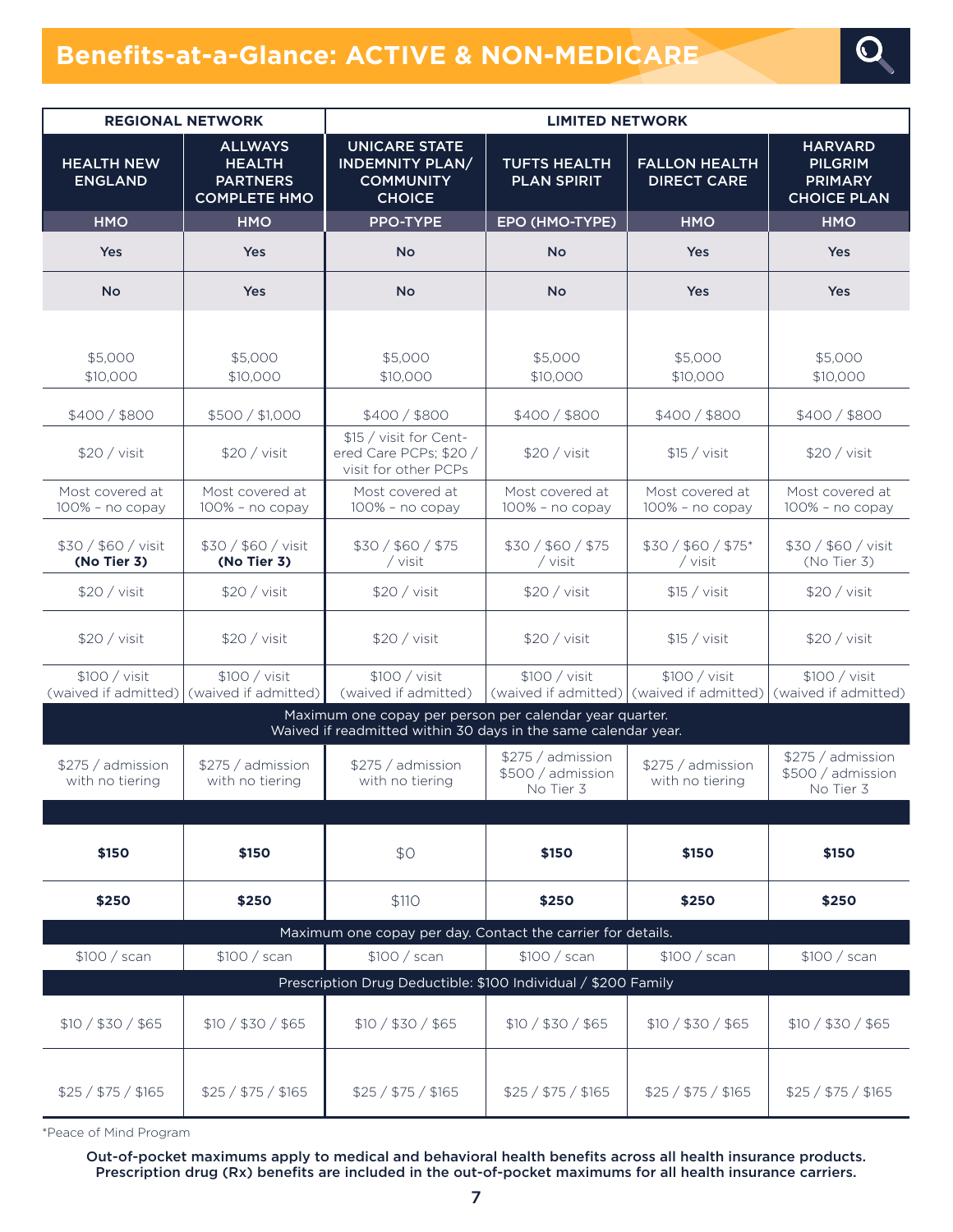The GIC contracts with Express Scripts (ESI) to manage the prescription drug benefit for all GIC non-Medicare health insurance products. You are required to use your ESI ID card when filling your prescriptions. You will be able to access a broad network of retail pharmacies to fill a 30-day supply and can fill a 90-day supply through mail order or at a CVS Pharmacy.

# Prescription Drug Deductible

All GIC non-Medicare medical products have a fiscal year Rx deductible of \$100 individual/\$200 family. The prescription drug deductible is separate from your health product deductible. Once you've paid your prescription deductible, your covered drugs will be subject to copayment.

## Drug Copayments

All GIC health products provide benefits for prescription drugs using a three-tier copayment structure in which your copayments vary, depending on the drug dispensed. Contact ESI with questions about your specific medications. Please note, covered medications may change in January and July.

- $\bullet$ **Tier 1:** You pay the **lowest copayment**. This tier is primarily made up of generic drugs, although some brand name drugs may be included. Generic drugs have the same active ingredients in the same strength as their brand name counterparts. Brand name drugs are almost always significantly more expensive than generics.
- l **Tier 2:** You pay the **mid-level copayment**. This tier is primarily made up of brand name drugs, selected based on reviews of the relative safety, effectiveness and cost of the many brand name drugs on the market. Some generics may also be included.
- $\bullet$ **Tier 3:** You pay the **highest copayment**. This tier is primarily made up of the brand name drugs not included in Tiers 1 or 2. Generic or brand name alternatives for Tier 3 drugs may be available in Tiers 1 or 2.

## Questions?



**1.855.283.7679 [express-scripts.com/gicRx](http://express-scripts.com/gicRx)**

8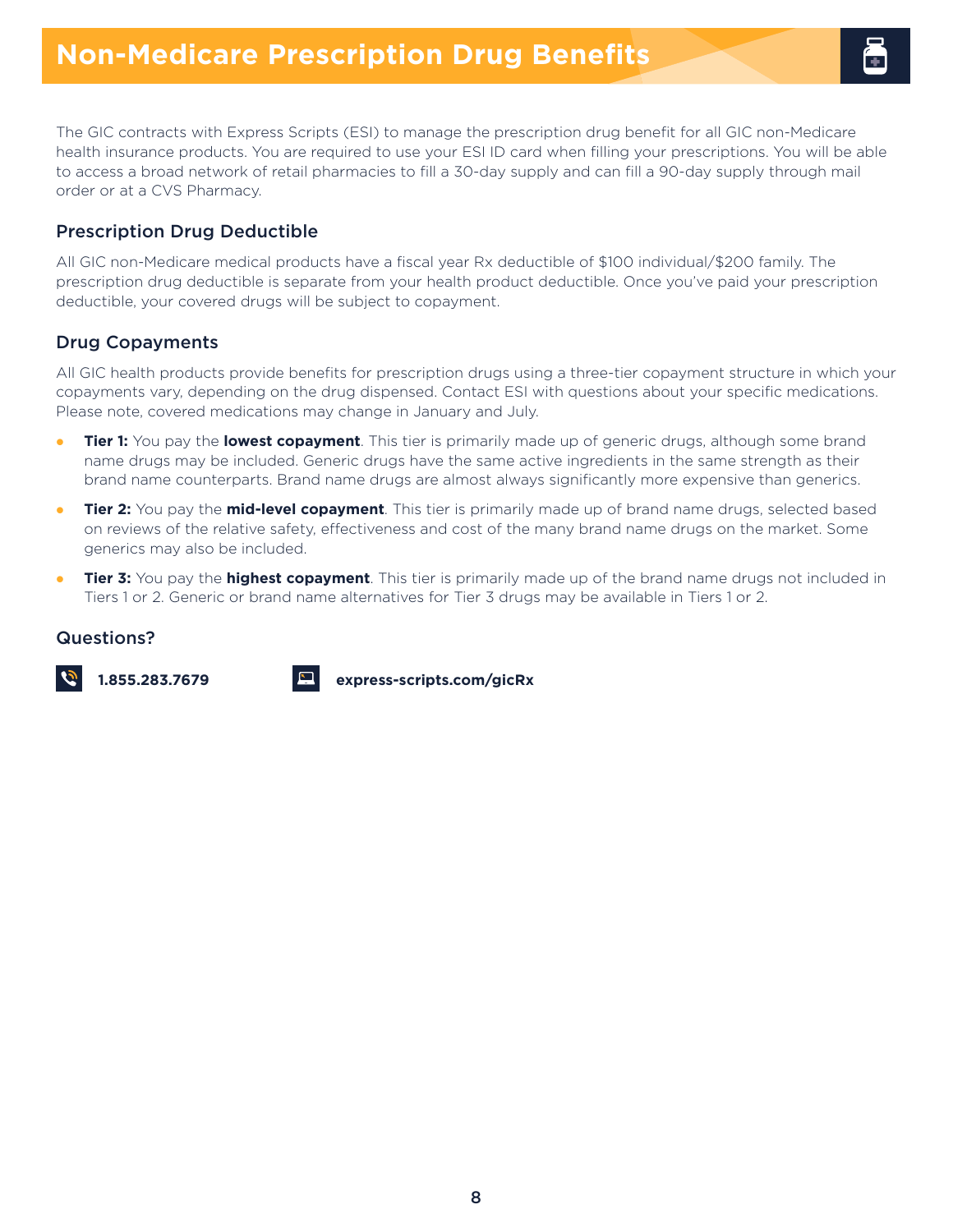

# **MEDICARE HEALTH LOCATOR MAP:** Where You Live Determines Which Health Insurance

Product You May Enroll In.



## Is the **MEDICARE** Health Product Available Where You Live?

BARNSTABLE HPME, HNEMSP, TMC, TMP, OME

BERKSHIRE HPME, HNEMSP, TMC, OME

**BRISTOL** HPME, HNEMSP, TMC, TMP, OME

DUKES HPME, HNEMSP, TMC, OME

ESSEX HPME, HNEMSP, TMC, TMP, OME

**FRANKLIN** HPME, HNEMSP, TMC, OME

**HAMPDEN** HPME, HNEMSP, TMC, TMP, OME HAMPSHIRE HPME, HNEMSP, TMC, TMP, OME

MIDDLESEX HPME, HNEMSP, TMC, TMP, OME

NANTUCKET HPME, HNEMSP, TMC, OME

NORFOLK HPME, HNEMSP, TMC, TMP, OME

PLYMOUTH HPME, HNEMSP, TMC, TMP, OME

SUFFOLK HPME, HNEMSP, TMC, TMP, OME

**WORCESTER** HPME, HNEMSP, TMC, TMP, OME The **bold** text is a shortened version of the full product name. These names are used to indicate which product is available in each county.

**HPME** – Harvard Pilgrim Medicare Enhance

**HNEMSP** – Health New England Medicare Supplement Plus

**TMC** – Tufts Health Plan Medicare Complement

**TMP** – Tufts Health Plan Medicare Preferred

**OME** – UniCare State Indemnity Plan/Medicare Extension (OME)

Harvard Pilgrim Medicare Enhance, Health New England Medicare Supplement Plus, Tufts Health Plan Medicare Complement, and UniCare State Indemnity Plan/Medicare Extension (OME) are available throughout the country.

### **Outside Massachusetts:**

**CONNECTICUT** HPME, HNEMSP, TMC, OME

MAINE HPME, HNEMSP, TMC, OME

NEW HAMPSHIRE HPME, HNEMSP, TMC, OME

NEW YORK HPME, HNEMSP, TMC, OME

RHODE ISLAND HPME, HNEMSP, TMC, OME

VERMONT HPME, HNEMSP, TMC, OME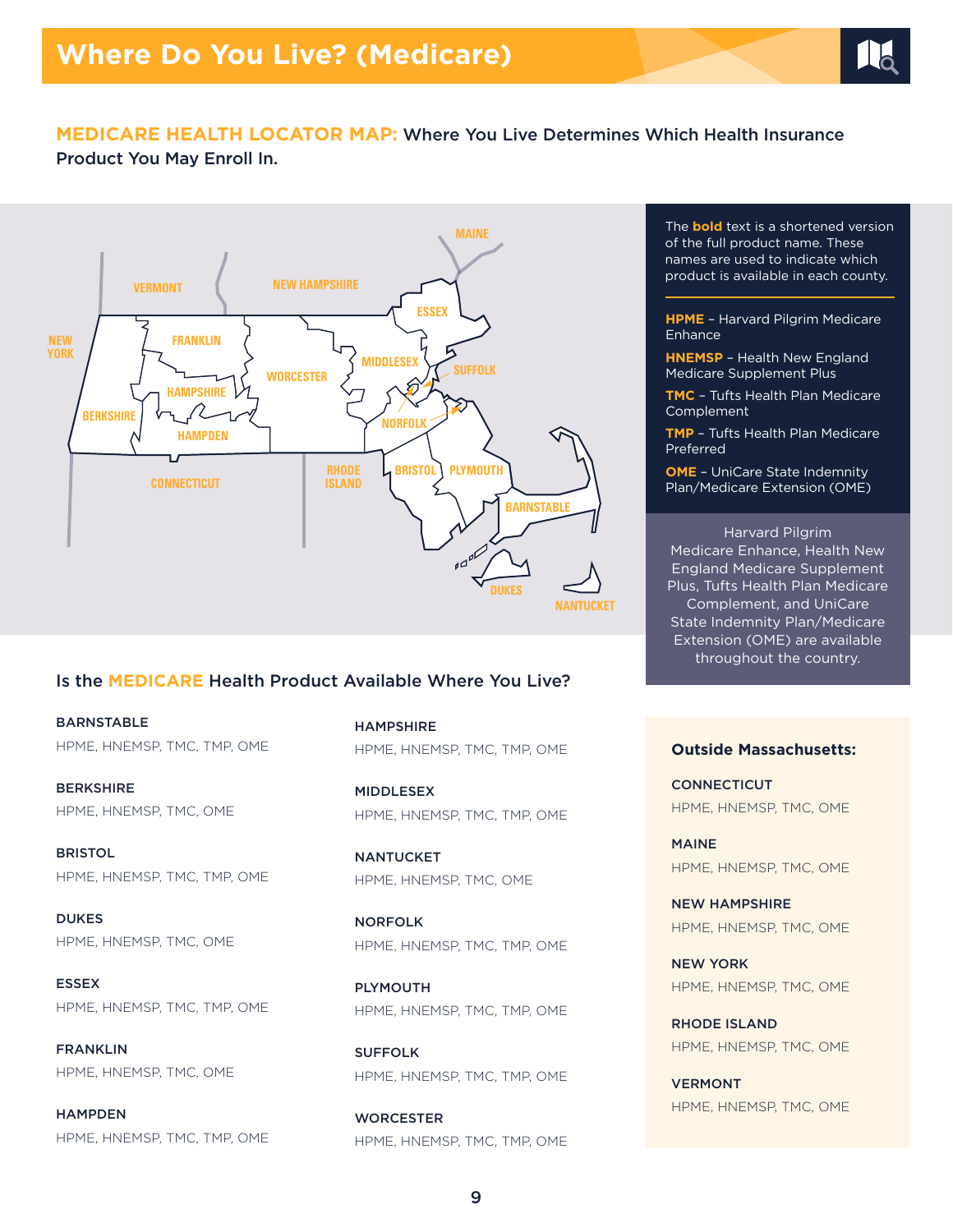<span id="page-9-1"></span>

This chart is an overview of the Medicare health insurance product benefits. It is not a complete description. Benefits are subject to certain definitions, conditions, limitations and exclusions as spelled out in the respective health insurance products' documents. With the exception of emergency care, there are no out-of-network benefits for the GIC Medicare HMO.

|                                                                                                      | <b>MEDICARE</b><br><b>ADVANTAGE</b>                                       | <b>MEDICARE SUPPLEMENT</b>                                                                     |                                                                                                                                                                             |                                                                       |                                                                                            |
|------------------------------------------------------------------------------------------------------|---------------------------------------------------------------------------|------------------------------------------------------------------------------------------------|-----------------------------------------------------------------------------------------------------------------------------------------------------------------------------|-----------------------------------------------------------------------|--------------------------------------------------------------------------------------------|
| <b>HEALTH</b><br><b>INSURANCE</b><br><b>PRODUCTS</b>                                                 | <b>TUFTS</b><br><b>HEALTH PLAN</b><br><b>MEDICARE</b><br><b>PREFERRED</b> | <b>TUFTS</b><br><b>HEALTH</b><br><b>PLAN</b><br><b>MEDICARE</b><br><b>COMPLEMENT</b>           | <b>UNICARE STATE</b><br><b>INDEMNITY PLAN</b><br><b>MEDICARE</b><br><b>EXTENSION</b><br>(OME) WITH CIC*<br>(Comprehensive)                                                  | <b>HARVARD</b><br><b>PILGRIM</b><br><b>MEDICARE</b><br><b>ENHANCE</b> | <b>HEALTH</b><br><b>NEW ENGLAND</b><br><b>MEDICARE</b><br><b>SUPPLEMENT</b><br><b>PLUS</b> |
| <b>PRODUCT TYPE</b>                                                                                  | <b>HMO</b>                                                                | <b>INDEMNITY</b>                                                                               | <b>INDEMNITY</b>                                                                                                                                                            | <b>INDEMNITY</b>                                                      | <b>INDEMNITY</b>                                                                           |
| <b>PCP Designation</b><br><b>Required?</b>                                                           | Yes                                                                       | <b>No</b>                                                                                      | <b>No</b>                                                                                                                                                                   | <b>No</b>                                                             | <b>No</b>                                                                                  |
| <b>PCP Referral to</b><br><b>Specialist Required?</b>                                                | Yes                                                                       | <b>No</b>                                                                                      | <b>No</b>                                                                                                                                                                   | <b>No</b>                                                             | <b>No</b>                                                                                  |
| <b>Calendar Year Deductible</b>                                                                      | None                                                                      | None                                                                                           | None                                                                                                                                                                        | None                                                                  | None                                                                                       |
| <b>Preventive Care Office</b><br>visits according to<br>health plan's schedule                       | No Copay                                                                  | No Copay                                                                                       | No Copay                                                                                                                                                                    | No Copay                                                              | No Copay                                                                                   |
| <b>Physician's Office Visit</b><br>(except behavioral health)                                        | \$15 per visit                                                            | \$15 per visit                                                                                 | \$10 per visit                                                                                                                                                              | \$15 per visit                                                        | \$15 per visit                                                                             |
| <b>Retail Clinic</b>                                                                                 | \$15 per visit                                                            | \$15 per visit                                                                                 | \$10 per visit                                                                                                                                                              | \$15 per visit                                                        | \$15 per visit                                                                             |
| <b>Outpatient Behavioral</b><br>Health / Substance<br><b>Abuse Disorder Care</b>                     | \$15 per visit                                                            | \$15 per visit                                                                                 | First 4 visits: no copay;<br>visits 5 and over:<br>\$10 / vist                                                                                                              | \$15 per visit                                                        | \$15 per visit                                                                             |
| <b>Inpatient Hospital Care</b>                                                                       | No Copay                                                                  | No Copay                                                                                       | No Copay                                                                                                                                                                    | No Copay                                                              | No Copay                                                                                   |
| <b>Hospice Care</b>                                                                                  | No Copay                                                                  | No Copay                                                                                       | No Copay                                                                                                                                                                    | No Copay                                                              | No Copay                                                                                   |
| <b>Diagnostic Laboratory</b><br><b>Tests and X-Rays</b>                                              | No Copay                                                                  | No Copay                                                                                       | No Copay                                                                                                                                                                    | No Copay                                                              | No Copay                                                                                   |
| <b>Surgery</b><br><b>Inpatient and Outpatient</b>                                                    | No Copay                                                                  | No Copay                                                                                       | No copay in MA and for<br>out-of-state providers<br>that accept Medicare;<br>call the plan for details<br>if using out-of-state<br>providers that do not<br>accept Medicare | No Copay                                                              | No Copay                                                                                   |
| <b>Emergency Room Care</b><br>(includes out-of-area)                                                 | \$50 per visit<br>(waived if<br>admitted)                                 | \$50 per visit<br>(waived if<br>admitted)                                                      | \$50 per visit<br>(waived if admitted)                                                                                                                                      | \$50 per visit<br>(waived if<br>admitted)                             | \$50 per visit<br>(waived if<br>admitted)                                                  |
| <b>Hearing Aids</b>                                                                                  |                                                                           | First \$500 covered at 100%; 80% coverage for the next \$1,200 per person, per two-year period |                                                                                                                                                                             |                                                                       |                                                                                            |
| <b>PRESCRIPTION DRUGS</b>                                                                            |                                                                           |                                                                                                |                                                                                                                                                                             |                                                                       |                                                                                            |
| Retail<br>(up to a 30-day supply)<br>Tier 1 / Tier 2 / Tier 3                                        | \$10 / \$30 / \$65                                                        | \$10 / \$30 / \$65                                                                             | \$10 / \$30 / \$65                                                                                                                                                          | \$10 / \$30 / \$65                                                    | \$10 / \$30 / \$65                                                                         |
| <b>Mail Order</b><br><b>Maintenance Drugs</b><br>(up to a 90-day supply)<br>Tier 1 / Tier 2 / Tier 3 | \$25 / \$75 / \$165                                                       | \$25 / \$75 / \$165                                                                            | \$25 / \$75 / \$165                                                                                                                                                         | \$25 / \$75 / \$165                                                   | \$25 / \$75 / \$165                                                                        |

<span id="page-9-0"></span>[\\*](#page-9-1) Without CIC, deductibles are higher and coverage is only 80% for some services. Contact the carrier for details.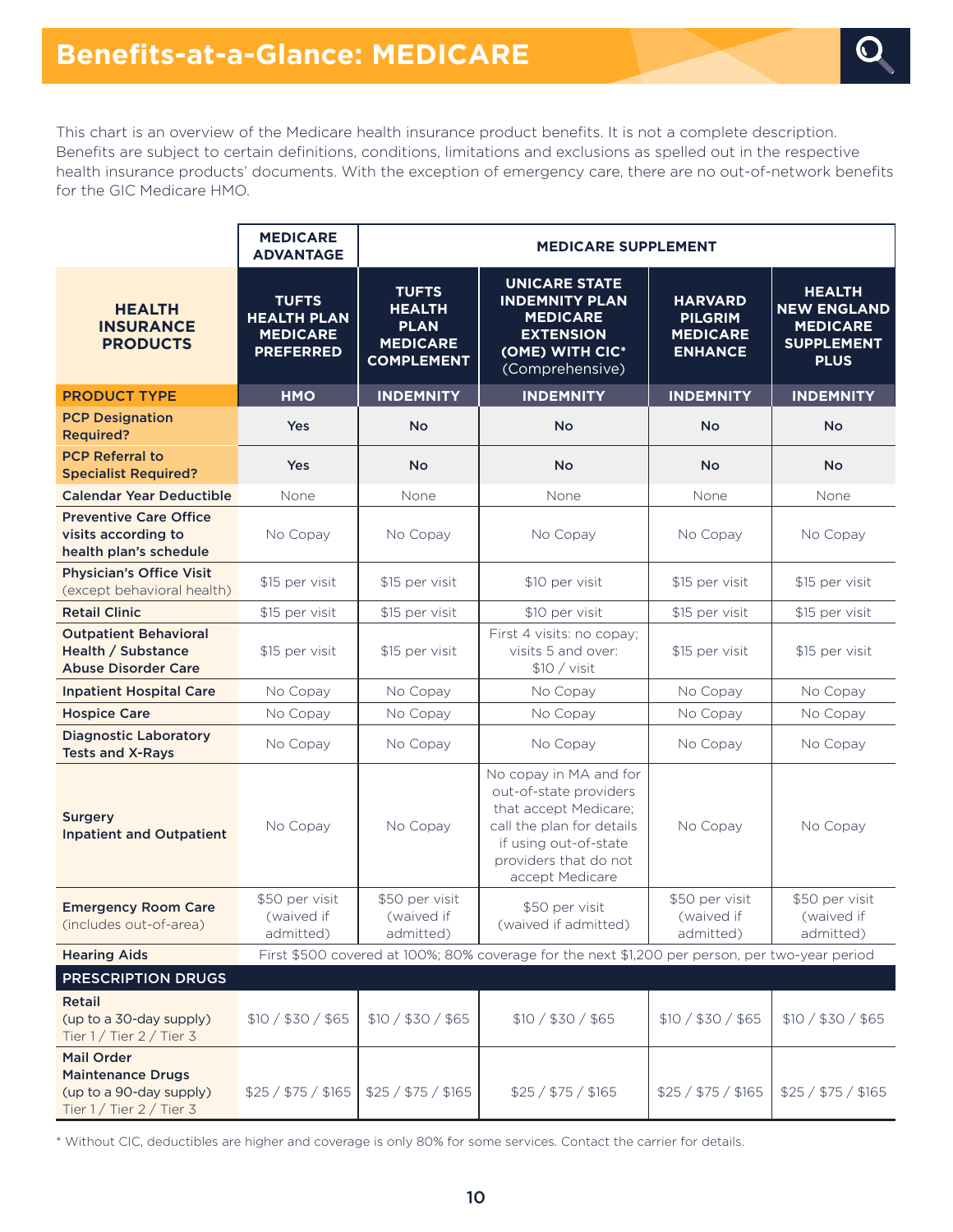The GIC contracts with CVS SilverScript to manage the prescription drug benefit for all GIC Medicare health insurance products. Your prescription drug benefit is an Employer Group Waiver Plan (EGWP). The product combines a standard Medicare Part D prescription drug plan with additional coverage provided by the GIC.

# Drug Copayments

All GIC health products provide benefits for prescription drugs using a three-tier copayment structure in which your copayments vary, depending on the drug dispensed. Contact CVS SilverScript with questions about your specific medications.

- **Tier 1:** You pay the **lowest copayment**. This tier is primarily made up of generic drugs, although some brand name drugs may be included. Generic drugs have the same active ingredients in the same strength as their brand name counterparts. Brand name drugs are almost always significantly more expensive than generics.  $\bullet$
- **Tier 2:** You pay the **mid-level copayment**. This tier is primarily made up of brand name drugs, selected based on reviews of the relative safety, effectiveness and cost of the many brand name drugs on the market. Some generics may also be included.  $\bullet$
- **Tier 3:** You pay the **highest copayment**. This tier is primarily made up of the brand name drugs not included in Tiers 1 or 2. Generic or brand name alternatives for Tier 3 drugs may be available in Tiers 1 or 2.  $\bullet$

# Questions?

**1.877.876.7214**



**[gic.silverscript.com](http://gic.silverscript.com)**

# MEDICARE PART D PRESCRIPTION

## **Drug Reminders and Warnings**

For most GIC Medicare enrollees, the drug coverage you will have through your GIC health plan is a better value than a basic Medicare Part D drug plan. Therefore, most individuals should not enroll in a non-GIC Medicare Part D drug plan.

- A "Notice of Creditable Coverage" is in your plan handbook. It provides proof that you have comparable or better coverage than Medicare Part D. If you should later enroll in an individual Medicare drug plan because of changed circumstances, you must show the Notice of Creditable Coverage to the Social Security Administration to avoid paying a penalty.  $\bullet$
- All GIC Medicare plans automatically include Medicare Part D coverage. Do not enroll in a non-GIC Medicare Part D product. If you enroll in another Medicare Part D drug product, the Centers for Medicare & Medicaid Services will automatically dis-enroll you from your GIC health product, which means you will lose your GIC health, behavioral health, and prescription drug benefits.  $\bullet$
- If you have extremely limited income and assets, contact the Social Security Administration to find out about subsidized Part D coverage.  $\bullet$
- If your adjusted gross income, as reported on your federal tax return, exceeds a certain amount, Social Security will impose a monthly additional fee called IRMAA (Income-Related Monthly Adjustment Amount). Visit **[medicare.gov](http://medicare.gov)** for more information. Social Security will notify you if this applies to you.  $\bullet$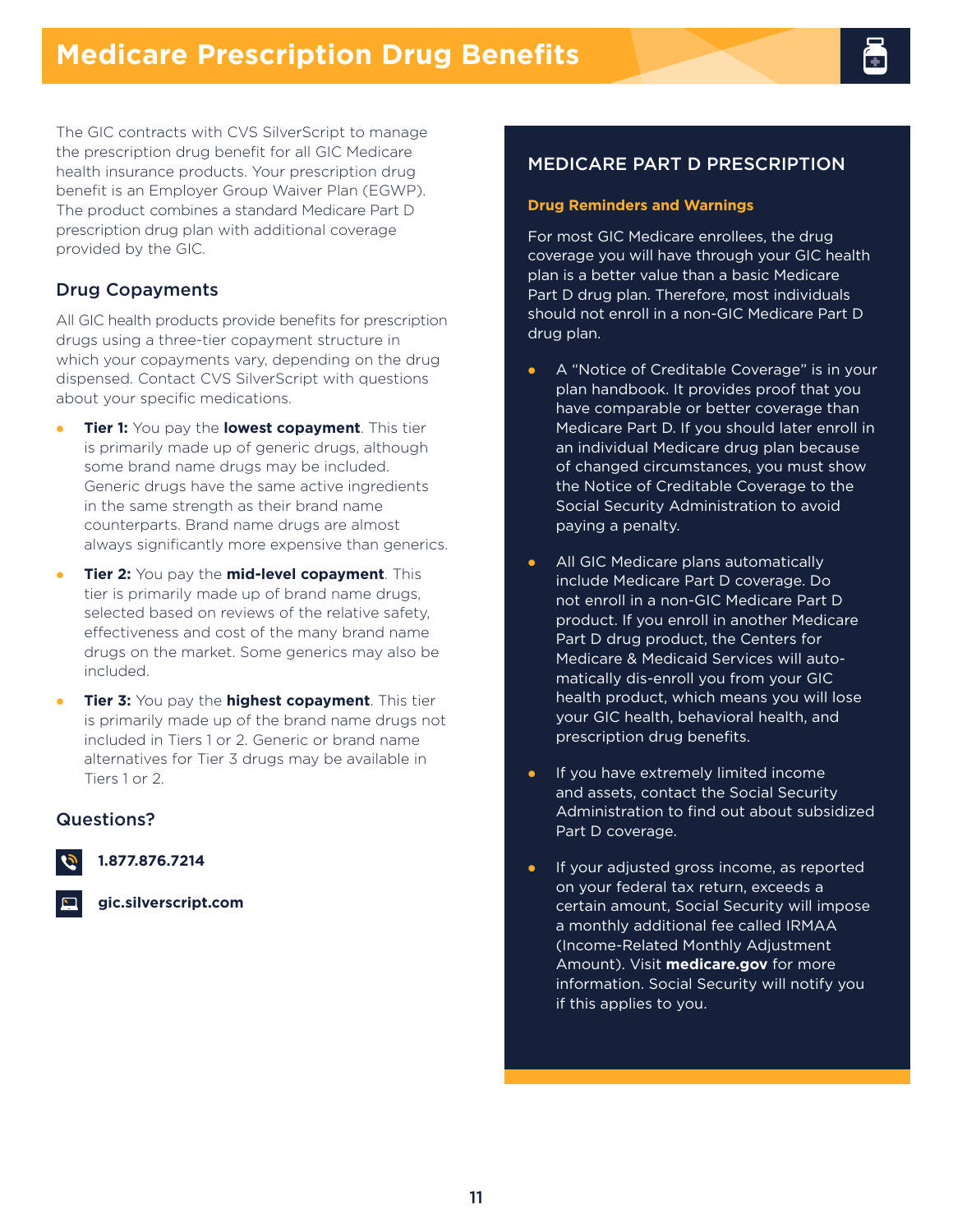# Do any of these circumstances apply to you?

- $\bullet$ Marriage or remarriage
- $\bullet$ Legal separation
- $\bullet$ Divorce
- $\bullet$ Address change
- $\bullet$ Birth or adoption of a child
- $\bullet$ Legal guardianship of a child
- $\bullet$ Remarriage of a former spouse

## Questions?



**1.617.727.2310, TDD/TTY 711**

**[mass.gov/service-details/gic-qualifying](http://mass.gov/service-details/gic-qualifying-life-events-and-your-options)life-events-and-your-options**

- $\bullet$ Dependent age 19 to 26 who is no longer a full-time student
- $\bullet$ Dependent other than full-time student who has moved out of your health plan's service area
- $\bullet$ Death of a covered spouse, dependent or beneficiary
- $\bullet$ You have GIC COBRA coverage and become eligible for other coverage

**If any of the above circumstances applies to you, you must notify the GIC within 60 days of your family status changes. Failure to do so can result in financial liability to you.**

**[liveandworkwell.com](http://liveandworkwell.com)**

# **Mass4You: Employee Assistance Program (EAP)**



The Mass4You Employee Assistance Program (EAP) is available to all active, state and municipal employees and their families who are eligible for GIC benefits, to help achieve better work/life balance.

Enrollment in GIC health insurance coverage is not required to access the many Mass4You EAP work/life and other support services. Through Mass4You, GIC benefits-eligible employees and their families can find easy access to a comprehensive suite of free, confidential support available 24/7, including:

- Three in-person or Tele-EAP (virtual) counseling visits per issue per year at no cost l
- 30-minute telephonic or in-person legal or mediation consultation per issue per year at no cost  $\bullet$
- Guidance from a financial advisor to help with debt, foreclosure, financial planning and more  $\bullet$
- Get referrals for a variety of Work-Life convenience services: child care, elder care and more  $\bullet$
- Access to Optum's 24/7 confidential Substance Abuse Treatment Helpline and a licensed clinician  $\bullet$

No formal enrollment is required. Contact Mass4You to learn more:

## **1.844.263.1982**



**Substance Use Treatment Helpline: 1.855.780.5955**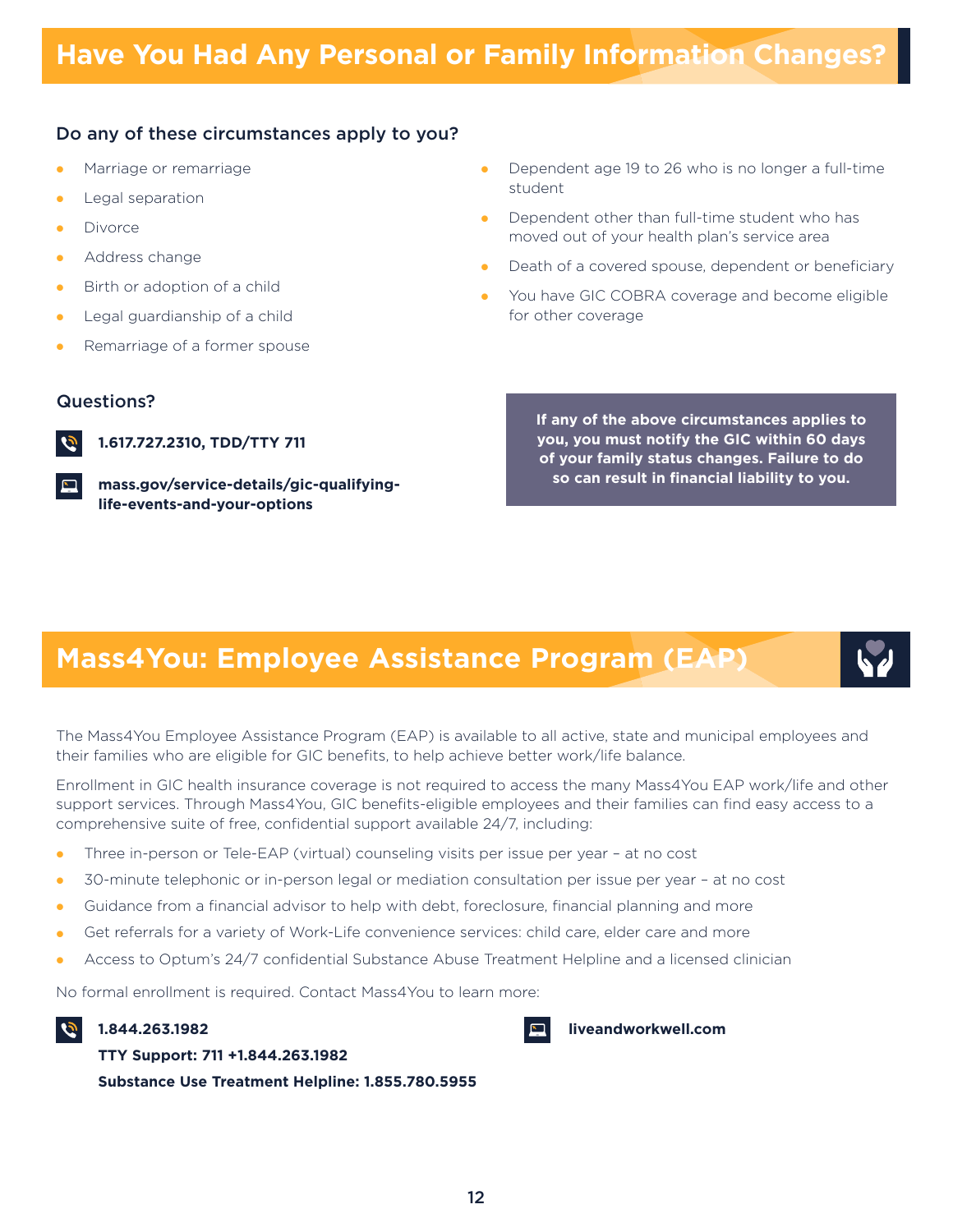# **GIC Retiree Dental Plan**

Metropolitan Life Insurance Company (MetLife) is the carrier for the GIC Retiree Dental Plan. The product offers a fixed reimbursement of up to \$1,250 per member per year for dental services (e.g. dental examinations, dental cleanings, fillings, crowns, dentures, dental implants). As a member, you may see the dentist of your choice but may pay a higher cost. You can reduce your dental costs by visiting one of the over 370,000 nationwide network of participating dentists. When you visit a MetLife provider, your out-of-pocket expenses will be lower, as you usually pay the lower negotiated fee, even after you have exceeded your annual maximum.

This is an entirely voluntary (retiree-pay-all) plan that provides GIC members with coverage at discounted group insurance rates through convenient pension deductions.

# **Eligibility**

Retirees and survivors from the following municipalities that have elected to offer the plan are eligible:

 $\bullet$ City of Melrose

- $\bullet$ Town of Marblehead
- $\bullet$ Town of Ashland
- $\bullet$ Town of Bedford
- $\bullet$ Town of Brookline
- $\bullet$ Town of Holbrook
- 
- $\bullet$ Town of Middleborough
- $\bullet$ Town of Millis
- $\bullet$ Town of North Andover
- $\bullet$ Town of Randolph
- l Town of Swampscott
- $\bullet$ Town of Weston
- $\bullet$ Town of Westwood
- $\bullet$ Athol Roylston School District
- Northeast Metropolitan Regional Vocational School District

## **If your municipality is not listed, you are not eligible for GIC Retiree Dental benefits. Contact your municipal benefits office for additional information.**

## Enrollment

Eligible retirees and survivors may join during Annual Enrollment, or within 60 days of a qualifying status change, such as when COBRA dental coverage ends, when you become a survivor of a GIC member, or at retirement. **However, if you were ever enrolled in the GIC Retiree Dental Plan and canceled the coverage, you are not able to re-enroll in the plan.**

|                      | <b>MONTHLY GIC PLAN RATES - EFFECTIVE JULY 1, 2019</b><br>Includes 0.35% Administrative Fee<br>\$1,250 Maximum Annual Benefit per Member |
|----------------------|------------------------------------------------------------------------------------------------------------------------------------------|
| <b>COVERAGE TYPE</b> | <b>RETIREE PAYS MONTHLY</b>                                                                                                              |
| <b>Single</b>        | \$30.32                                                                                                                                  |
| Family               | \$73.02                                                                                                                                  |

### **For information, contact MetLife directly:**



**1.866.292.9990 [metlife.com/gic](http://metlife.com/gic)**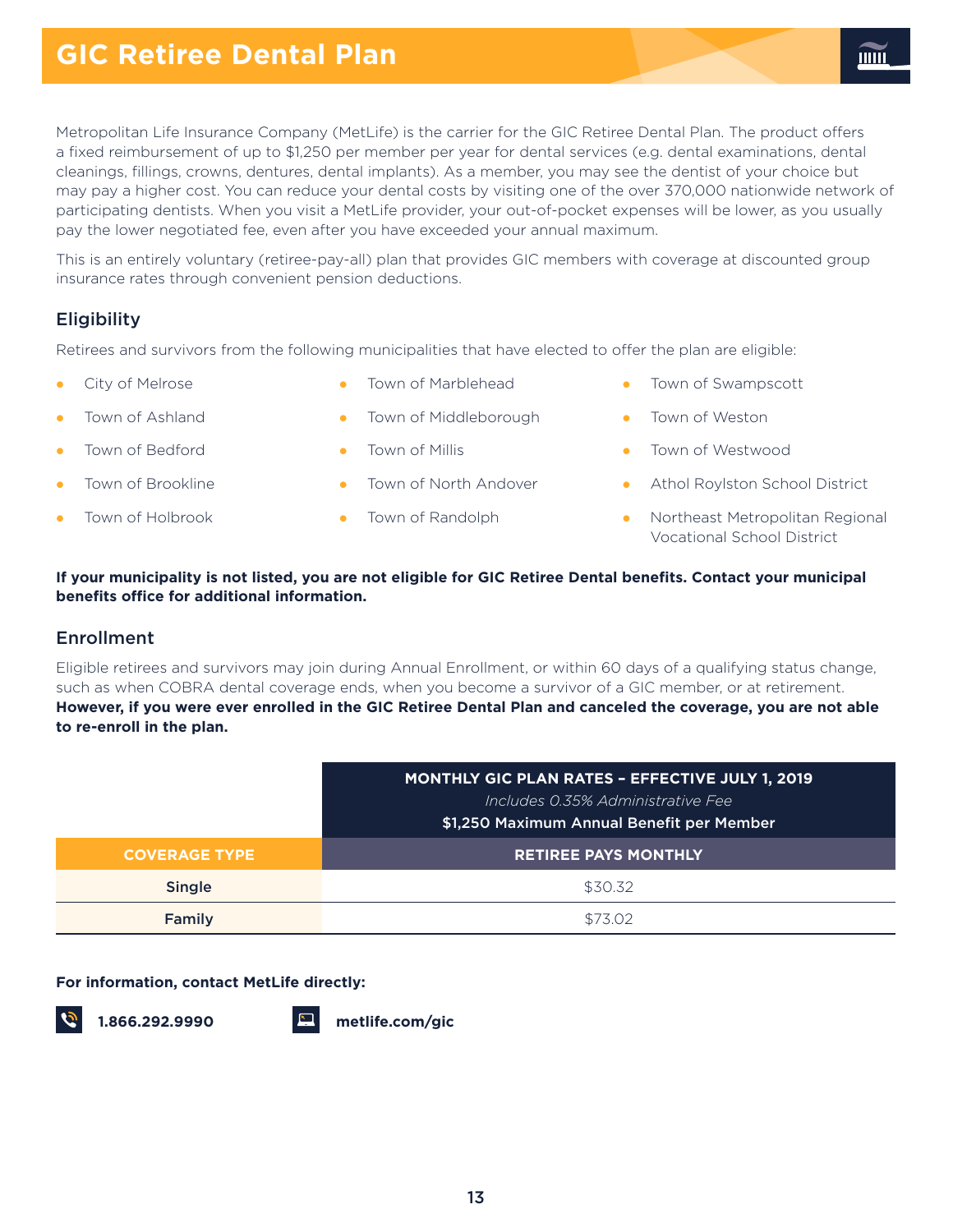

| <b>WEDNESDAY, APRIL 10</b>                                                                                              | $11:00 - 3:00$ | <b>THURSDAY, APRIL 18</b>                                                                             | $10:00 - 2:00$ |
|-------------------------------------------------------------------------------------------------------------------------|----------------|-------------------------------------------------------------------------------------------------------|----------------|
| <b>QUINSIGAMOND COMMUNITY COLLEGE</b><br>Harrington Learning Ctr., Rooms 109 AB<br>670 West Boylston Street - WORCESTER |                | <b>UMASS AMHERST</b><br>Campus Center Auditorium<br>1 Campus Center Way - Amherst                     |                |
| <b>FRIDAY, APRIL 12</b>                                                                                                 | $11:00 - 2:00$ | <b>MONDAY, APRIL 22</b>                                                                               | $12:00 - 4:00$ |
| <b>BERKSHIRE COMMUNITY COLLEGE</b><br>Paterson Field House<br>1350 West Street - Pittsfield                             |                | <b>WRENTHAM DEVELOPMENTAL CENTER</b><br><b>Graves Auditorium</b><br>7 Littlefield Road - Wrentham     |                |
| <b>SATURDAY, APRIL 13</b>                                                                                               | $10:00 - 2:00$ | <b>TUESDAY, APRIL 23</b>                                                                              | $11:00 - 3:00$ |
| <b>SALEM STATE UNIVERSITY</b><br>O'Keefe Sports Complex, Twohig Gymnasium<br>225 Canal Street - Salem                   |                | <b>STATE TRANSPORTATION BUILDING</b><br>2nd Floor, Conference Rooms 1, 2, 3<br>10 Park Plaza - BOSTON |                |
| <b>TUESDAY, APRIL 16</b>                                                                                                | $10:00 - 3:00$ | <b>SATURDAY, APRIL 27</b>                                                                             | $10:00 - 2:00$ |
| MCCORMACK STATE OFFICE BUILDING<br>21st Floor<br>1 Ashburton Place - BOSTON                                             |                | <b>MASS MARITIME ACADEMY</b><br>Gymnasium<br>101 Academy Drive - Buzzards Bay                         |                |
| <b>WEDNESDAY, APRIL 17</b>                                                                                              | $11:00 - 3:00$ |                                                                                                       |                |
| <b>HAMPDEN COUNTY SHERIFF'S DEPARTMENT</b><br>Hampden County Correctional Center<br>627 Randall Road - LUDLOW           |                |                                                                                                       |                |

**If you require disability-related accommodations, contact the GIC's ADA Coordinator at least two weeks prior to the fair you wish to attend:** 

 $\boxed{c}$ 

 $\sum_{i=1}^{n}$ 

**1.617.727.2310 [gic.ada.requests@mass.gov](mailto:gic.ada.requests@mass.gov)**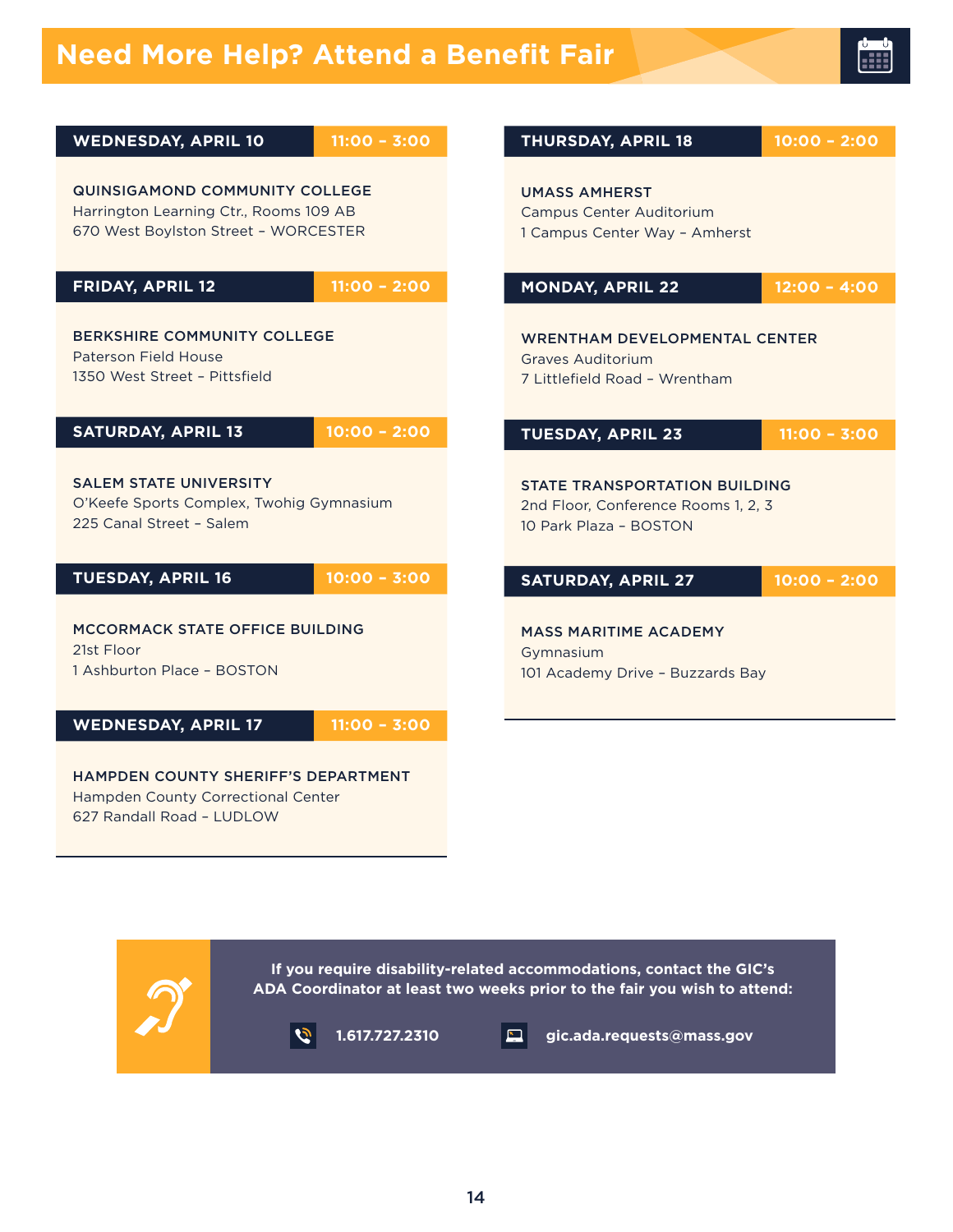

# **Who to Contact if You Have a Question About…**

# Anything related to: **ENROLLMENT OR ELIGIBILITY**

### **For example:**

- How do I enroll?  $\bullet$
- How do I change my plan?
- Where should I send my forms?
- Problems filling out the form



Contact the Group Insurance Commission or your GIC Coordinator

> **1.617.727.2310, TDD/TTY 711 [mass.gov/gic-annual-enrollment](http://mass.gov/gic-annual-enrollment)**

# Anything related to: **HEALTH INSURANCE PRODUCT AND COVERAGE**

## **For example:**

- Changes in coverage  $\bullet$
- Finding a provider la l
- Tiered doctor & hospital lists
- What tele-health options are offered?
- Fitness and wellness programs offered  $\bullet$



# Contact your health insurance carrier directly

| <b>HEALTH INSURANCE CARRIERS</b>                                           | <b>PHONE</b>                                                  | <b>WEBSITE</b>                                    |
|----------------------------------------------------------------------------|---------------------------------------------------------------|---------------------------------------------------|
| <b>AllWays Health Partners</b>                                             | 1.866.567.9175                                                | allwayshealthpartners.org/<br>gic-members         |
| <b>Fallon Health</b>                                                       | 1.866.344.4442                                                | fallonhealth.org/gic                              |
| <b>Harvard Pilgrim Health Care</b>                                         | 1.800.542.1499                                                | harvardpilgrim.org/gic                            |
| <b>Health New England</b>                                                  | 1.800.842.4464                                                | healthnewengland.org/gic                          |
| <b>Tufts Health Plan</b>                                                   | 1.800.870.9488<br><b>Medicare Products:</b><br>1.888.333.0880 | tuftshealthplan.com/gic                           |
| <b>UniCare State Indemnity Plan</b>                                        | 1.800.442.9300                                                | unicarestateplan.com                              |
| <b>Pharmacy Benefits Manager</b><br><b>Express Scripts</b><br>SilverScript | 1.855.283.7679<br>1.877.876.7214                              | express-scripts.com/gicRx<br>gic.silverscript.com |
| Life/AD&D Insurance                                                        | 1.617.727.2310                                                | bit.ly/OtherGICBenefits                           |
| <b>GIC Retiree Dental Plan</b>                                             | 1.866.292.9990                                                | metlife.com/gic                                   |